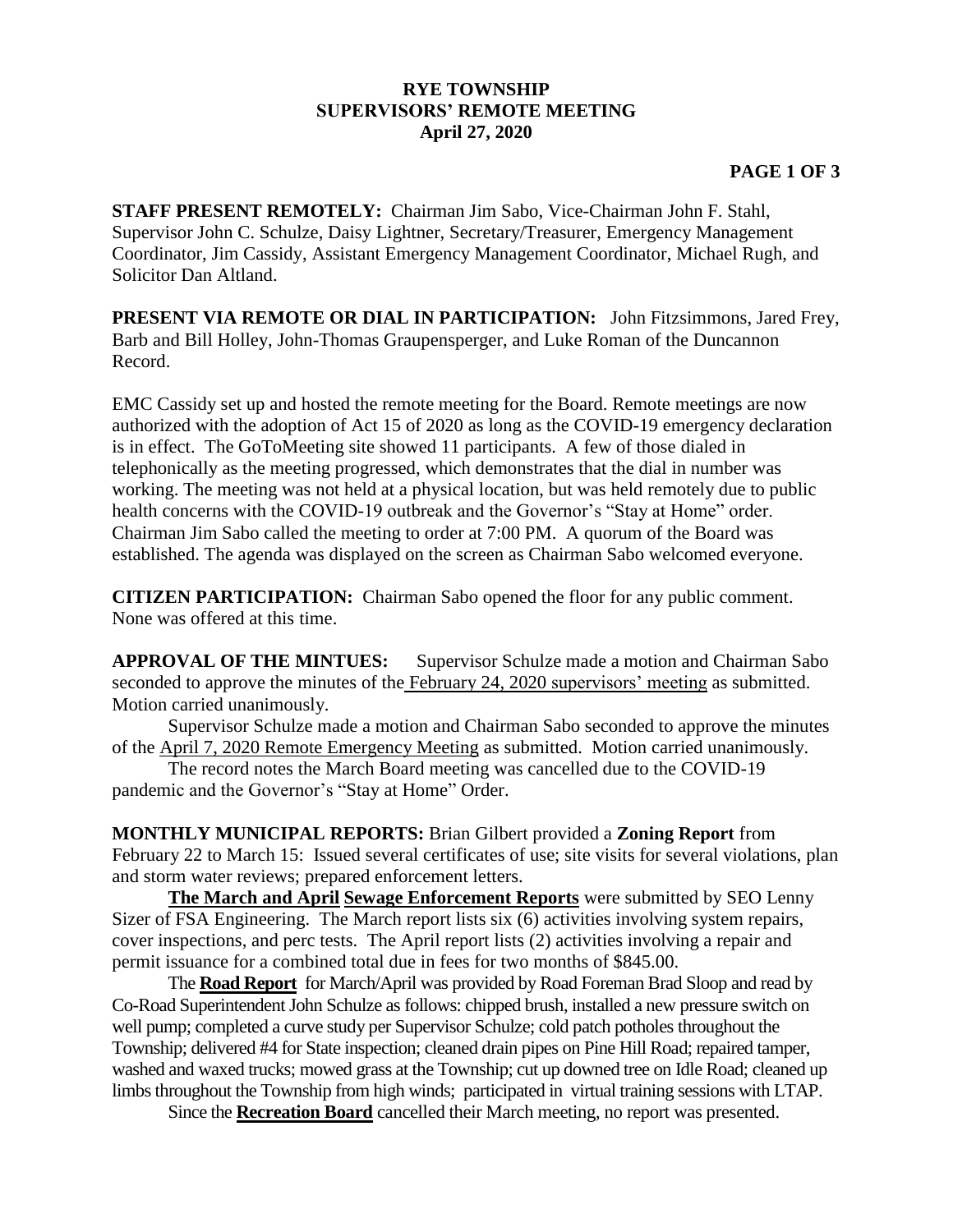EMC Cassidy provided a report of the COVID-19 situation and reviewed and displayed the Department of Health's website. He reviewed a map and focused in on Perry County with 27 cases and 1 death. Currently, there are 42,052 cases in Pennsylvania and 1,597 deaths reported. He explained the three phases, Red phase, Yellow phase, and Green phase that Governor Wolf is proposing as he begins to gradually open up the State again.

EMC Cassidy said he has not heard back from the County regarding the Nixle notification alert system, but indicated he would follow-up. Natasha Frey agreed to assist with setting up a Facebook page if that is the direction the Board wants to go. Concerns were discussed with this form of social media. It was the consensus of the Board that if a Facebook page is established, it would not accept any comments.

The March Treasurer's Report was on display on the screen as the Secretary/Treasurer read the report for all to hear. The report is submitted and approved pending the 2020 Financial Audit. The Secretary/Treasurer reported that the auditors from SEK & Co. submitted the audit report to DCED; however, they are awaiting details from the Pennsylvania Municipal Retirement System, PMRS, to complete the report. They plan to attend or participate in the May board meeting to provide the 2019 financial audit report.

**RESOLUTIONS:** Chairman Sabo made a motion with a second from Supervisor Schulze to adopt **Resolution 20-12,** which authorized the transfer at the Bank of Landisburg, Shermans Dale of a matured General Savings Cd to a 12 month CD. Motion carried unanimously.

Vice-Chairman Stahl made a motion with a second from Supervisor Schulze to adopt **Resolution 20-13,** which authorizes the transfer of a matured General Fund Cd at the First National Bank, formerly Metro Bank, of Enola to an easy access CD at Pennian Bank, Shermans Dale. Motion carried unanimously.

Supervisor Schulze requested the Secretary/Treasurer provide him a list of all of the Township's certificates of deposits.

**NEW BUSINESS:** Chairman Sabo made a motion with a second from Supervisor Schulze to accept the resignation of Ken Quigley from the position of Floodplain Administrator. Motion carried unanimously.

Vice-Chairman Stahl made a motion with a second from Supervisor Schulze to appoint Gordon Warren to fill the position of Floodplain Administrator for Rye Township. Motion carried unanimously.

The Board is under a court order to provide maintenance for Oak Grove Cemetery. Supervisor Schulze suggested the advertisement of the mowing contract. Discussion ensued. Solicitor Altland offered that formal advertisement of the contract for \$1,440 is not required. If the Board wanted to gain comparison quotes for next year, they could acquire telephone quotes from local companies, or place an ad on the Blue Ridge cable channel. Chairman Sabo directed the Secretary to acquire an estimate for next year for comparison purposes from the company that currently mows the Park. Upon due consideration and discussion, Chairman Sabo made a motion with a second from Vice-Chairman Stahl to award and sign the annual mowing contract with Gregory Sloop to mow Oak Grove Cemetery at \$120.00 per mowing for 12 mowings. Motion carried. Supervisor Schulze opposed.

Upon due consideration, Supervisor Schulze made a motion with a second from Vice-Chairman Stahl to approve the April 20, 2020 time extension request for approval of the Jared R. and Natasha E. Frey Land Development Plan to the July Supervisors' meeting, which is